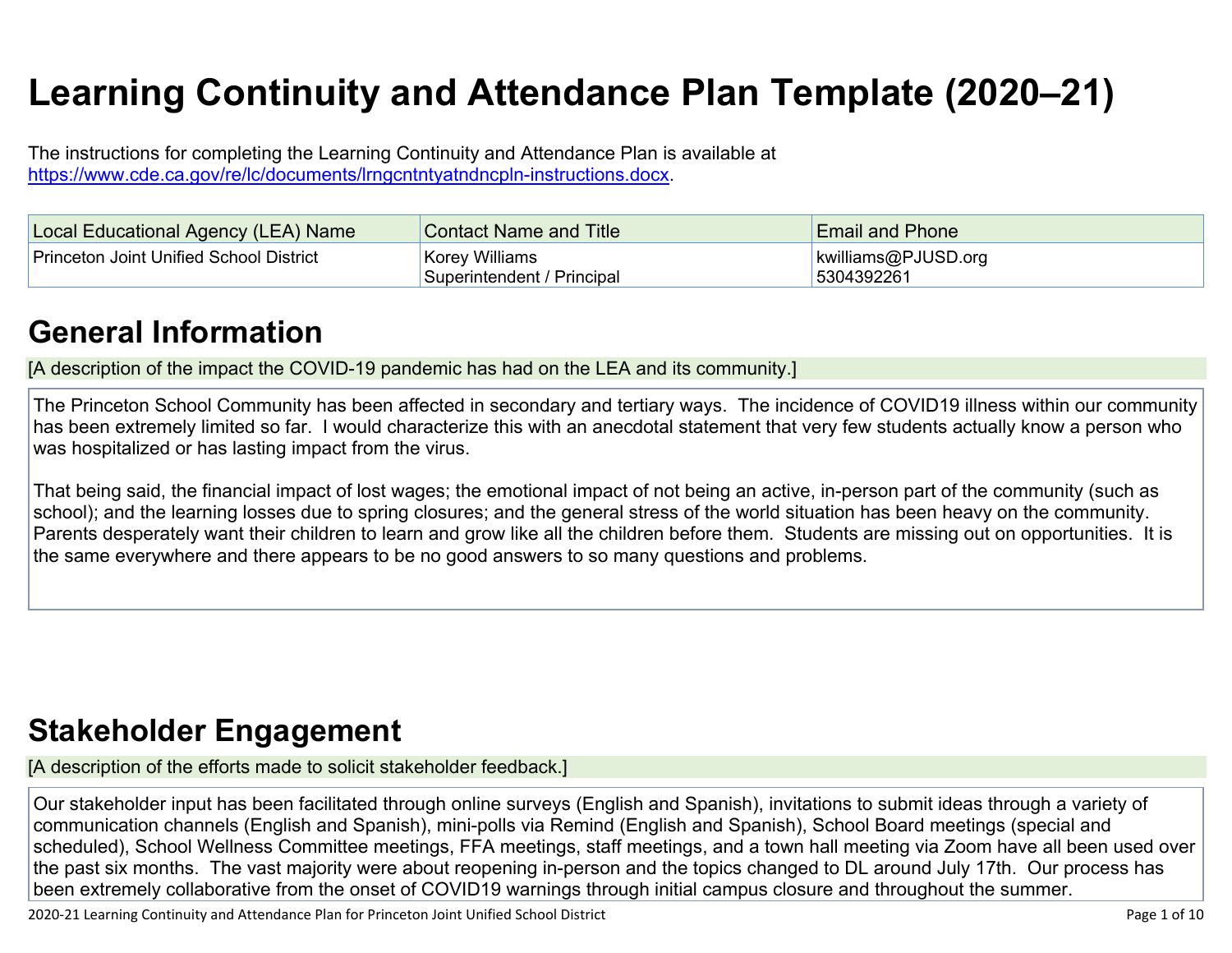[A description of the options provided for remote participation in public meetings and public hearings.]

We have utilized Zoom for all meetings. The public was able to participate via video or voice call. We are a very small community so we are able to hold community meetings without waiting rooms and other protocols. The early meetings were free of passwords. All meetings are publicized via website, bulletin boards, Remind App, etc…

[A summary of the feedback provided by specific stakeholder groups.]

Parents: a consistent position that the stopgap solution offered in the spring of 2020 would not be acceptable moving forward. Provide an opportunity for graduation that is as close to normal as possible.

Working Parents: Childcare or in-person classes were the highest priority.

Staff: Safe working conditions and compliance with laws was an issue followed closely with the freedom to go above and beyond in the name of the school to serve children

Teachers: Requested resources such as teaching tools and subscriptions to content and assessment software. There was some conversation about safely reopening and we have 20% of our teachers staying home one or more days a week while all teachers have 3 hours per day of flexible duty to allow them to establish evening office hours. These hours are to allow/encourage students and parents to contact them with questions.

[A description of the aspects of the Learning Continuity and Attendance Plan that were influenced by specific stakeholder input.]

Stakeholder input was very clear and adamant about holding in-person classes if at all possible. The second apparent priority was establishing a program that was as close to normal as possible including rigor and accountability (such as grades or standards based progress reports). Therefore, we intend to launch a learning pod program until we can reopen campuses.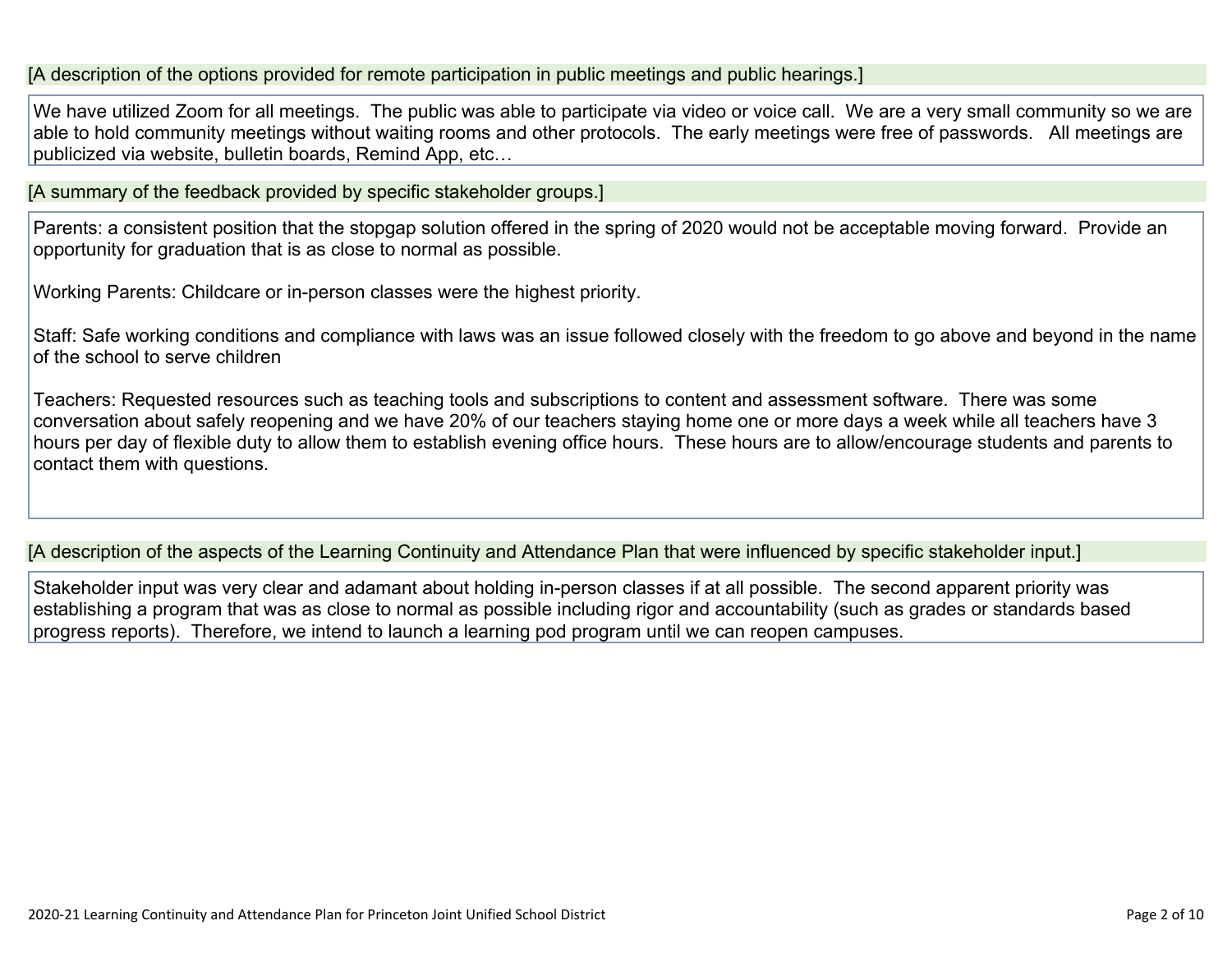# **[Continuity](http://www.doc-tracking.com/screenshots/20LCP/Instructions/20LCPInstructions.htm#ContinuityofLearning) of Learnin[g](http://www.doc-tracking.com/screenshots/20LCP/Instructions/20LCPInstructions.htm#ContinuityofLearning)**

### **In-Person [Instructional](http://www.doc-tracking.com/screenshots/20LCP/Instructions/20LCPInstructions.htm#ContinuityofLearning1) Offerings**

[A description of the actions the LEA will take to offer classroom-based instruction whenever possible, particularly for students who have experienced significant learning loss due to school closures in the 2019–2020 school year or are at a greater risk of experiencing learning loss due to future school closures.]

We are pursuing small learning groups (learning pods). While that is being explored, we have a team of employees reaching out to every student to make sure they are included, have the appropriate materials, access to the internet, etc… Our plan is to be open as soon as the state leadership will allow.

Actions taken prior to July 17th directive and will continue or resume when our county is off the watch list are listed in the next question. The vast majority are suggested practices or guidance from CDPH, CDE or CDC.

#### **Actions Related to In-Person [Instructional](http://www.doc-tracking.com/screenshots/20LCP/Instructions/20LCPInstructions.htm#ContinuityofLearning2) Offerings [additional rows and actions may be added as necessary]**

| <b>Description</b>                                                                                                                                                                                              | <b>Total Funds</b> | Contributing |
|-----------------------------------------------------------------------------------------------------------------------------------------------------------------------------------------------------------------|--------------------|--------------|
| Evaluation and Diagnostic Tools for Teachers - This included software subscriptions, testing<br>materials and a data aggregation service.                                                                       | \$10,000           | <b>Yes</b>   |
| Curriculum and Resources - This includes texts, workbooks, one-time readers, student<br>learning materials (such as pencils, markers, rulers, etc to avoid multiple students sharing a<br>single object).       | \$10,000           | <b>Yes</b>   |
| Instructional tools - This includes computers, digitizers, webcams, misc software,<br>microphones, mouse, document cameras and resources to improve digital media before<br>publishing for student consumption. | \$25,000           | <b>Yes</b>   |
| <b>PPE and Safety Equipment</b>                                                                                                                                                                                 | \$8,000            | <b>Yes</b>   |
| Independent Study Curriculum                                                                                                                                                                                    | \$30,000           | <b>Yes</b>   |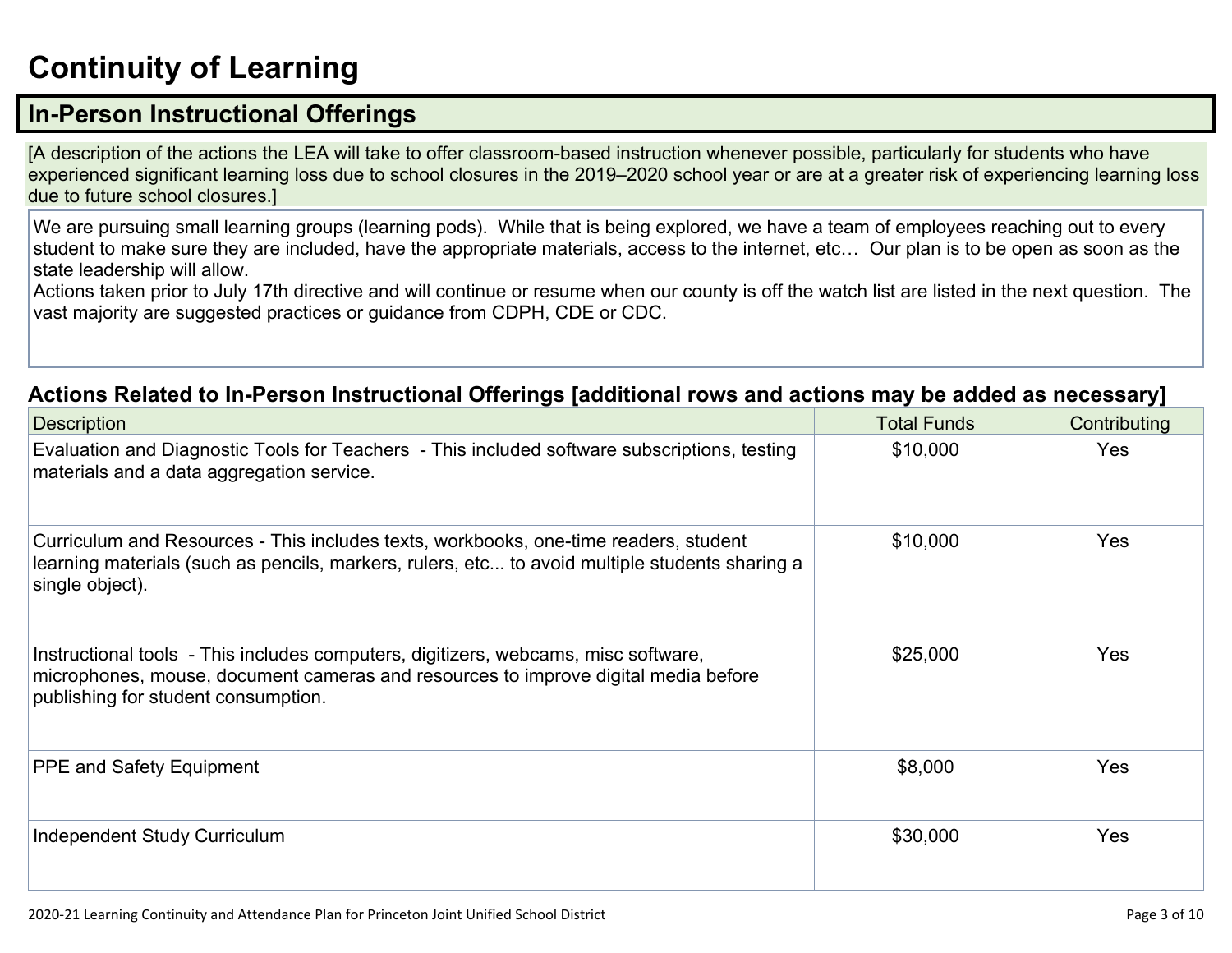| <b>Description</b>                                                                           | <b>Total Funds</b> | Contributing |
|----------------------------------------------------------------------------------------------|--------------------|--------------|
| Student Devices including computers, Chromebooks, headphones and other interface<br>hardware | \$30,000           | Yes          |
| Infrastructure to facilitate new devices and increased demand on networks                    | \$18,947           | Yes          |
| Hiring and Compensation of Learning Pod Supervisors                                          | \$40,000           | Yes          |

### **Distance [Learning](http://www.doc-tracking.com/screenshots/20LCP/Instructions/20LCPInstructions.htm#DistanceLearningProgram) Program**

#### **Continuity of [Instruction](http://www.doc-tracking.com/screenshots/20LCP/Instructions/20LCPInstructions.htm#DistanceLearningProgram1)**

[A description of how the LEA will provide continuity of instruction during the school year to ensure pupils have access to a full curriculum of substantially similar quality regardless of the method of delivery, including the LEA's plan for curriculum and instructional resources that will ensure instructional continuity for pupils if a transition between in-person instruction and distance learning is necessary.]

We are starting in a DL mode. We are running a schedule that will be consistent with live teachers every day at the same time coupled with teacher "office hours" spread throughout the day. The student are expected to participate during the live instruction but all sessions will be recorded to allow a student to access the days teaching later in the day.

We have distributed Chromebook and hotspots to all families who requested either type of device. We have also distributed various art & science materials, textbooks from many classes, and materials necessary to participate in learning. We also switched to online workbooks in some cases. Every student will be able to access the curriculum online. We held orientation meetings with all parents informing them of the various digital resources, login methods and a vast array of help available to them.

#### **Access to Devices and [Connectivity](http://www.doc-tracking.com/screenshots/20LCP/Instructions/20LCPInstructions.htm#DistanceLearningProgram2)**

[A description of how the LEA will ensure access to devices and connectivity for all pupils to support distance learning.]

We are distributing Chromebook and hotspots to students who request or are in need. We will utilize our para-professionals, Dean of Students and Information Manager as IT support to insure that families with unique circumstances can access their education.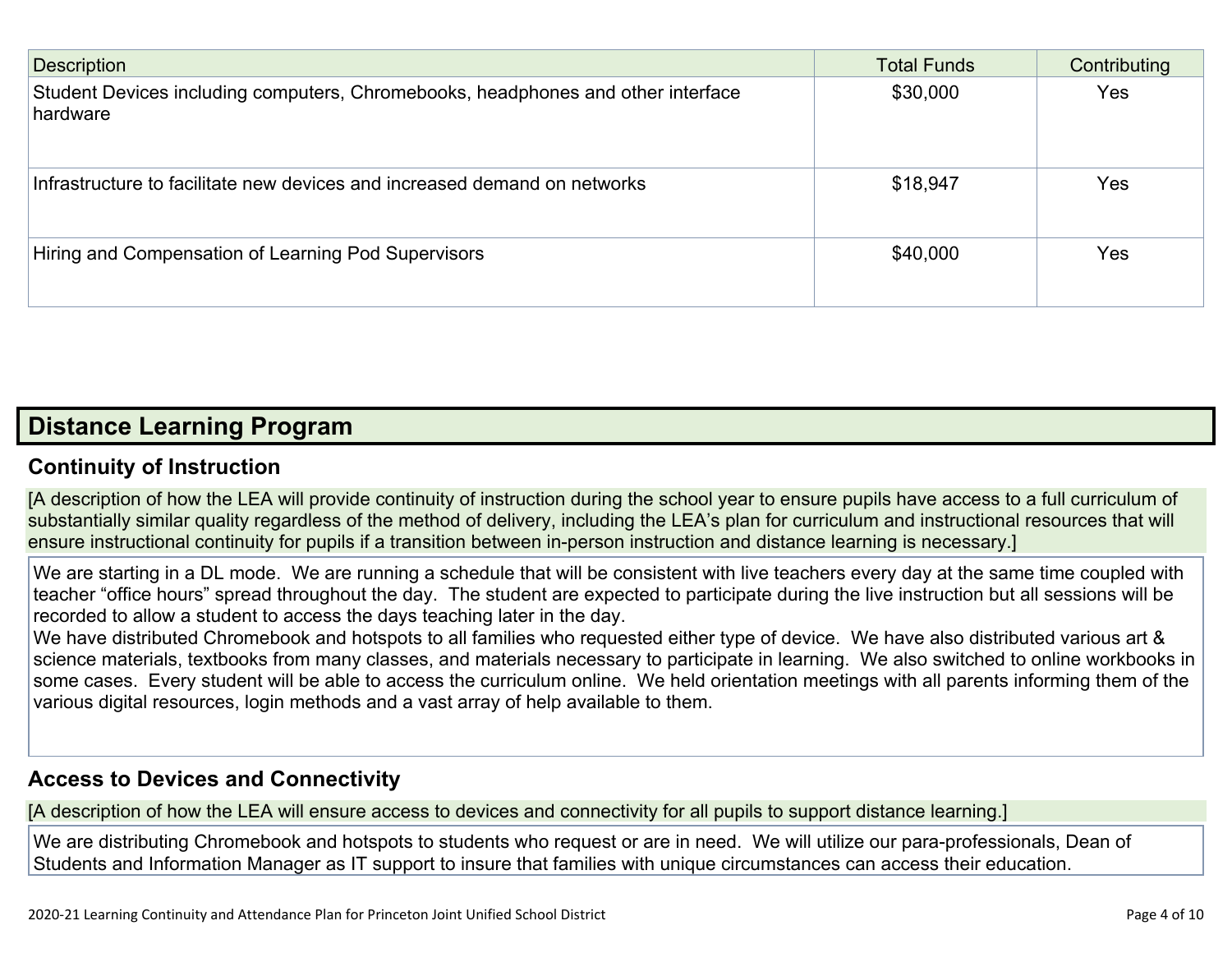#### **Pupil [Participation](http://www.doc-tracking.com/screenshots/20LCP/Instructions/20LCPInstructions.htm#DistanceLearningProgram3) and Progress**

[A description of how the LEA will assess pupil progress through live contacts and synchronous instructional minutes, and a description of how the LEA will measure participation and time value of pupil work.]

All Jr/Sr High classes are synchronous with live instruction. The teachers will be using group projects, quizzes, essays and other typical forms of assessments. Students who are not available during normal school hours will be able to meet with teachers in smaller (virtual) settings and in some cases will have assessments proctored by classroom aides in the evening.

Elementary students have daily, live hours with the teacher and the teachers will reach out to students/families to evaluate work done outside the live sessions.

According to state law, the teachers will be tracking the students work and live participation of each child. They will be making a judgement as to whether or not a given student has completed a similar amount of work as an average student would have in a traditional classroom.

#### **Distance Learning Professional [Development](http://www.doc-tracking.com/screenshots/20LCP/Instructions/20LCPInstructions.htm#DistanceLearningProgram4)**

[A description of the professional development and resources that will be provided to staff to support the distance learning program, including technological support.]

Glenn County Office of Education, Educational Services Department, provided blended learning workshops to all teachers and classroom staff over the summer. Some teachers attended other PD opportunities through GCOE and other county offices over the summer as well. Our staff also has some very capable and technical teachers who helped their colleagues with technology and remote teaching practices. Our Dean of Students and Information Manager were able to assist with many platforms and technical issues as well.

GCOE will be offering ongoing course throughout the fall that will add to the foundation already built. Most of these courses will be specific to a tool or set of tools.

#### **Staff Roles and [Responsibilities](http://www.doc-tracking.com/screenshots/20LCP/Instructions/20LCPInstructions.htm#DistanceLearningProgram5)**

[A description of the new roles and responsibilities of affected staff as a result of COVID-19.]

Our Homeless Liaison, classroom aides and Dean of Students' roles have all changed. All of these support personnel are constantly looking out for the well being of all students. The classroom aides have transitioned into tech support and one-one, remote tutors of students. Our Dean of Students spends most of his time supporting teachers and assisting parents with a wide variety of issues.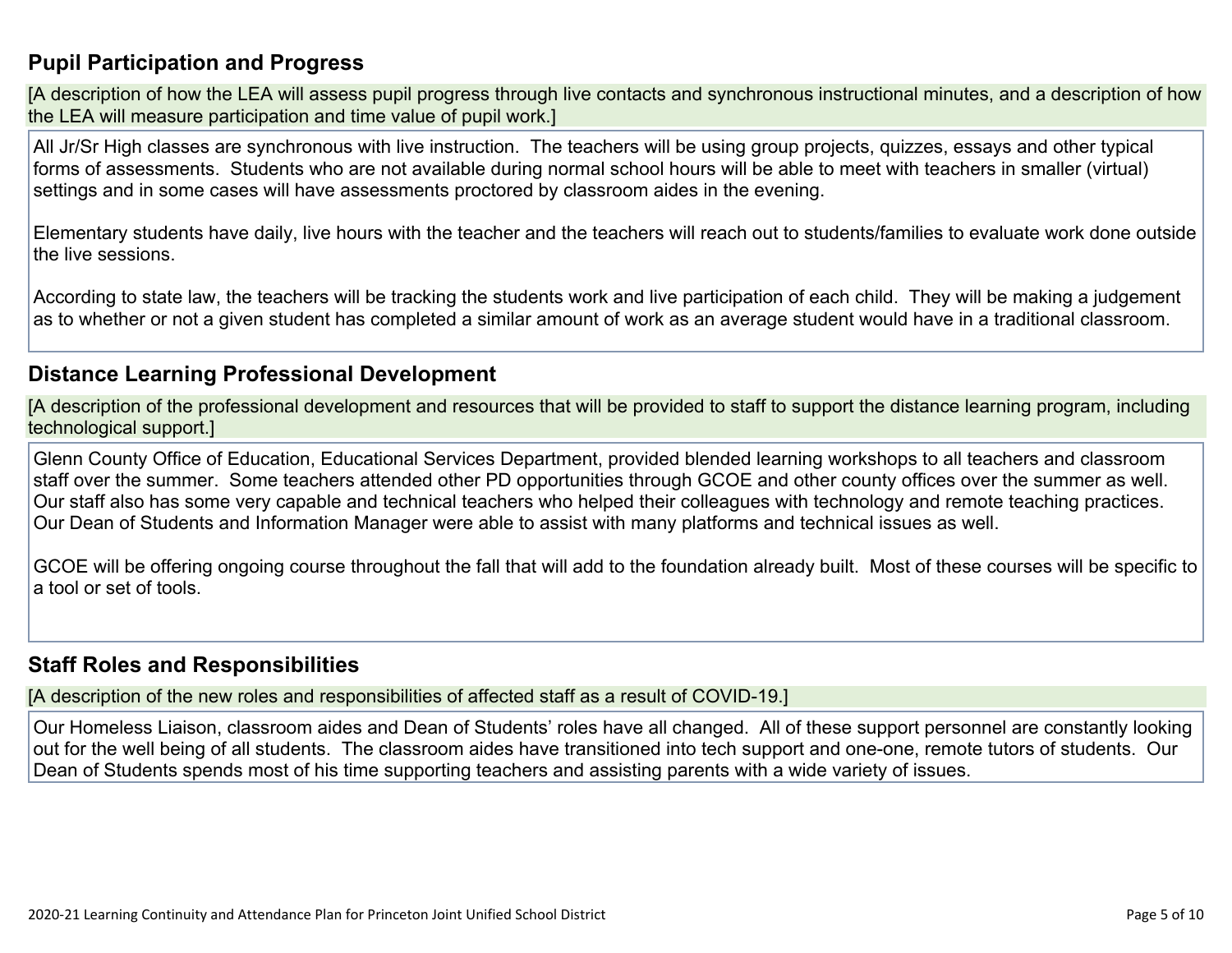#### **[Supports](http://www.doc-tracking.com/screenshots/20LCP/Instructions/20LCPInstructions.htm#DistanceLearningProgram6) for Pupils with Unique Needs**

[A description of the additional supports the LEA will provide during distance learning to assist pupils with unique needs, including English learners, pupils with exceptional needs served across the full continuum of placements, pupils in foster care, and pupils who are experiencing homelessness.]

Our bi-lingual aide will now be calling home and supporting ELD students.

Our Special Education classroom aides are now working remotely to connect with each student.

Our Homeless Liaison is also assisting the food service department with distribution as it provides her with an opportunity to interact with students and monitor those on our 'radar".

All of the above roles provide tech support as well as tutoring and individual support.

Our bus drivers are also custodial employees. These employees have repurposed the majority of driving hours to custodial hours.

#### **Actions related to the Distance Learning Program [additional rows and actions may be added as [necessary\]](http://www.doc-tracking.com/screenshots/20LCP/Instructions/20LCPInstructions.htm#DistanceLearningProgram7)**

| <b>Description</b>                                                                                                                | <b>Total Funds</b>             | Contributing |
|-----------------------------------------------------------------------------------------------------------------------------------|--------------------------------|--------------|
| Acquisition and Distribution of Hotspots                                                                                          | \$13,580                       | Yes          |
| Acquisition and distribution of learning materials for remote student use (Pens, pencils, rulers,<br>colored pencils, paper, etc) | \$3,000                        | <b>Yes</b>   |
| Hiring and compensating learning pod supervisors                                                                                  | \$40,000                       | Yes          |
| Online assessment systems                                                                                                         | Included in In-Person<br>Costs | Yes          |
| Acquisition of more Chromebook to minimize student sharing                                                                        | Included in In-Person<br>Costs | Yes          |
| Purchasing online workbooks                                                                                                       | Included in In-Person<br>Costs | Yes          |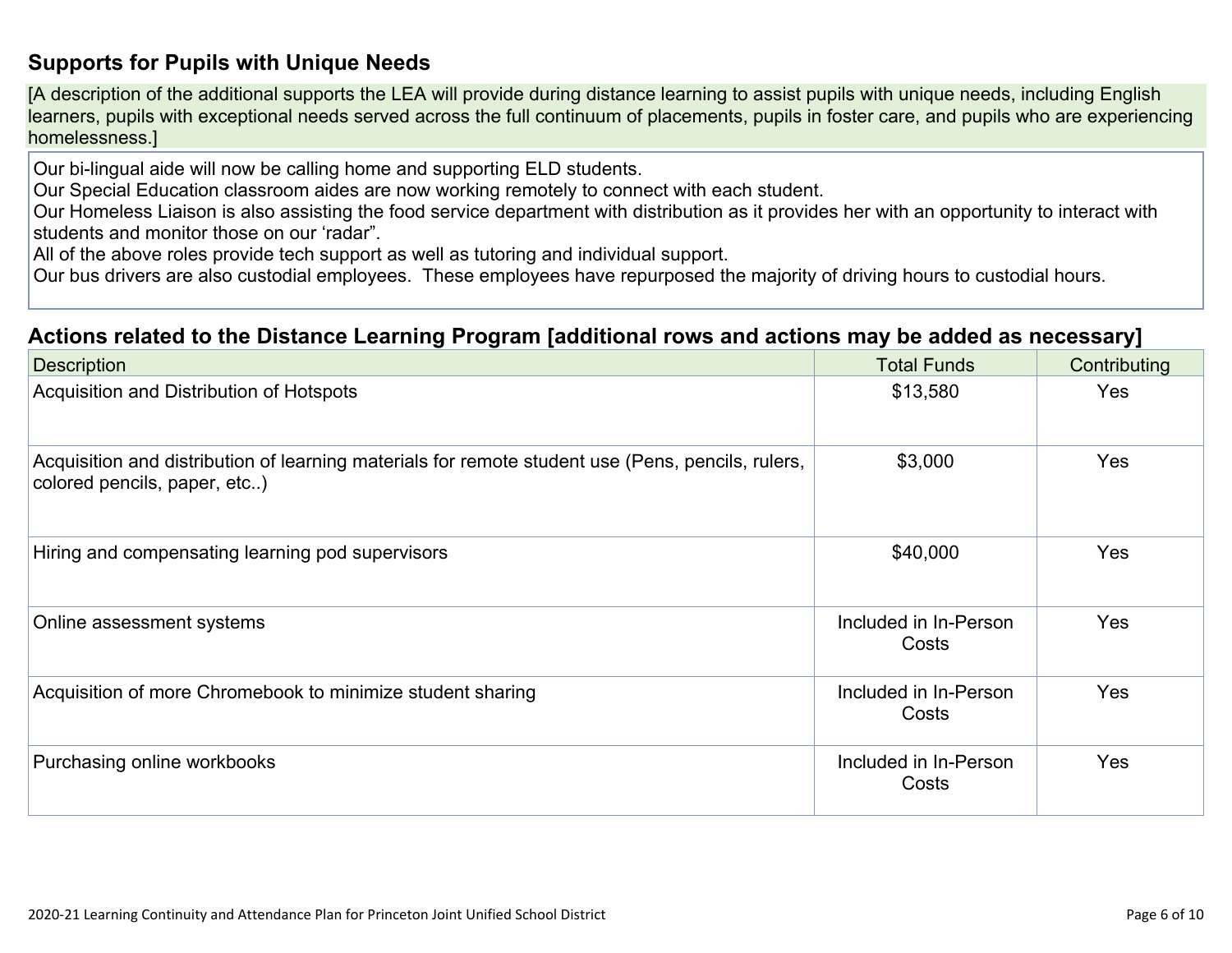### **Pupil [Learning](http://www.doc-tracking.com/screenshots/20LCP/Instructions/20LCPInstructions.htm#PupilLearningLoss) Loss**

[A description of how the LEA will address pupil learning loss that results from COVID-19 during the 2019–2020 and 2020–21 school years, including how the LEA will assess pupils to measure learning status, particularly in the areas of English language arts, English language development, and mathematics.]

PJUSD will utilize the CAASPP options made available to us for this purpose as well as a variety of other systems including ESGI, Benchmark, Accelerated Reader, and more. The assessments will be utilized throughout this year and most likely continue onward. We are also implementing Multiple Measures to provide more frequent longitudinal data for each child

#### **Pupil Learning Loss [Strategies](http://www.doc-tracking.com/screenshots/20LCP/Instructions/20LCPInstructions.htm#PupilLearningLoss1)**

[A description of the actions and strategies the LEA will use to address learning loss and accelerate learning progress for pupils, as needed, including how these strategies differ for pupils who are English learners; low-income; foster youth; pupils with exceptional needs; and pupils experiencing homelessness.]

We hope to add more time for classroom aides to pull out and push into classes. Particularly in regard to students that are traditionally at high risk for school failure and not already supported by these same supports through the SPED program. We are also moving toward small class sizes which will help with learning as well as be compliant with CDPH guidelines

#### **[Effectiveness](http://www.doc-tracking.com/screenshots/20LCP/Instructions/20LCPInstructions.htm#PupilLearningLoss2) of Implemented Pupil Learning Loss Strategies**

[A description of how the effectiveness of the services or supports provided to address learning loss will be measured.]

We are a small LEA. We will use Multiple Measures and assessment platforms to gather objective data and compare that to subjective data gathered by teachers and classroom aides.

#### **Actions to Address Pupil Learning Loss [additional rows and actions may be added as [necessary\]](http://www.doc-tracking.com/screenshots/20LCP/Instructions/20LCPInstructions.htm#PupilLearningLoss4)**

| <b>Description</b>                                   | <b>Total Funds</b>      | Contributing |
|------------------------------------------------------|-------------------------|--------------|
| Acquisition and implementation of assessment systems | Included in DL Expenses | Yes          |
| Additional hours for para-professionals              | Included in DL Expenses | Yes          |
| Acquisition and implementation of Multiple Measures  | Included in DL Expenses | Yes          |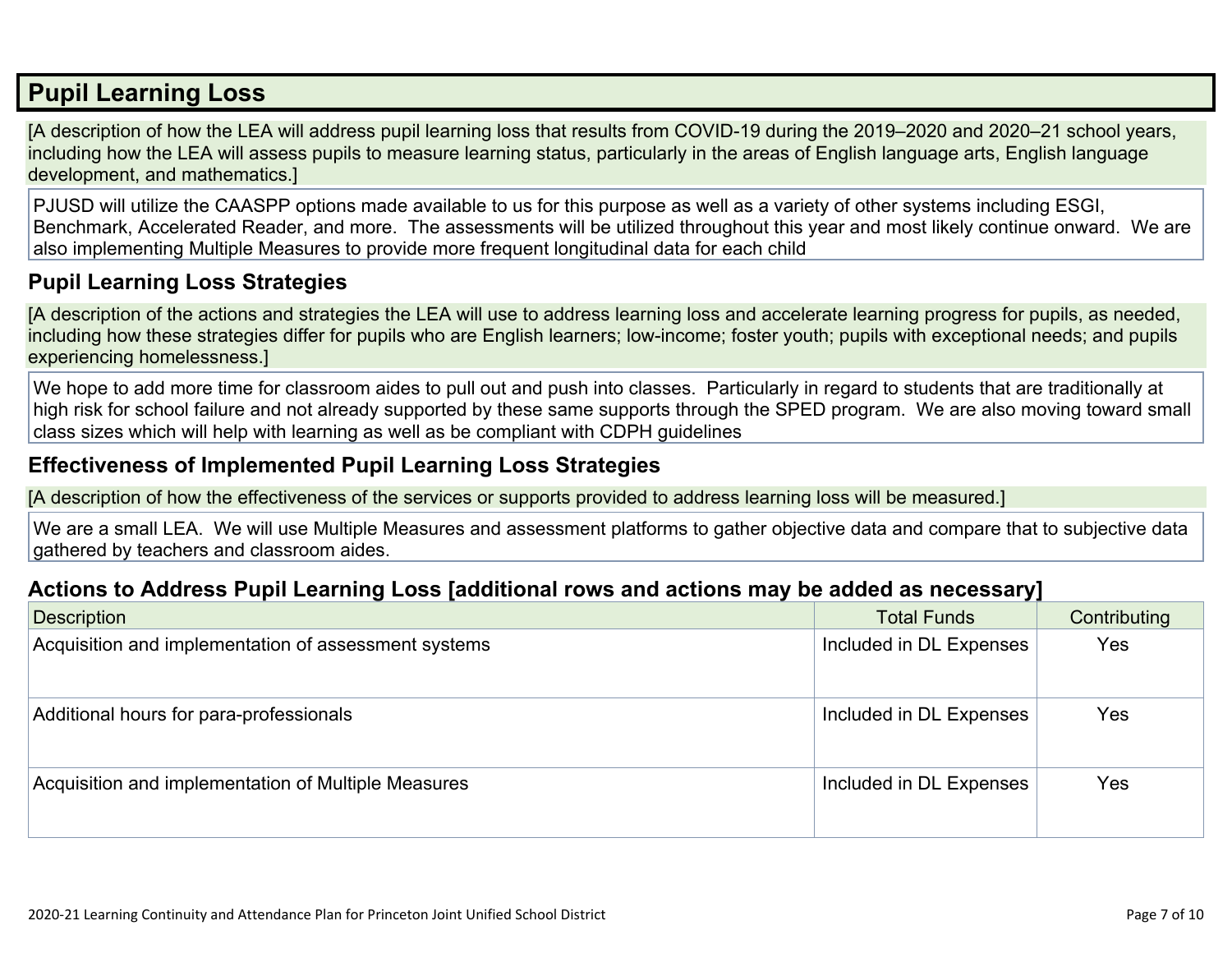# **Mental Health and Social and Emotional [Well-Being](http://www.doc-tracking.com/screenshots/20LCP/Instructions/20LCPInstructions.htm#MentalHealthandSocialandEmotional)**

[A description of how the LEA will monitor and support mental health and social and emotional well-being of pupils and staff during the school year, including the professional development and resources that will be provided to pupils and staff to address trauma and other impacts of COVID-19 on the school community.]

Our staff has all been through "Mental Health for Adolescents" training in the fall of 2019. This foundation has been added onto throughout the past year. We hold monthly professional development meetings as well. The topics of some of these meetings have include the mental and emotional toll on the student, their families and the staff themselves. We are located about 45 minutes west of Paradise and about 90 minutes south of Redding. Both of these communities had catastrophic fires. One of our thirty staff members lost a home in the fire and many of us have personal friends who lost everything. Trauma was made real to the masses in this region. This spurred a great deal of local professional development about trauma informed practices and many of our staff attended. Our staff is very aware and we will be diving deeper into these topics in the near future.

## **Pupil and Family [Engagement](http://www.doc-tracking.com/screenshots/20LCP/Instructions/20LCPInstructions.htm#PupilEngagementandOutreach) and Outreach**

[A description of pupil engagement and outreach, including the procedures for tiered reengagement strategies for pupils who are absent from distance learning and how the LEA will provide outreach to pupils and their parents or guardians, including in languages other than English, when pupils are not meeting compulsory education requirements, or if the LEA determines the pupil is not engaging in instruction and is at risk of learning loss.]

We have modeled our intervention plan after the RTI pyramid.

Tier 1 will be the teachers as it is in RTI.

Tier 2 will be para-professionals, particular teachers and other staff with hours in their day dedicated to making contact and problem solving with the student/family. 25% of this tier is bi-lingual and less than 20% of our school is ELD.

Tier 3 will include our Dean of Students, School Psychologist, social/emotional counselor, and our Special Education Program Supervisor. Tier 4 might include local social work agencies or programs, the superintendent, school resource officers, SARB personnel, etc…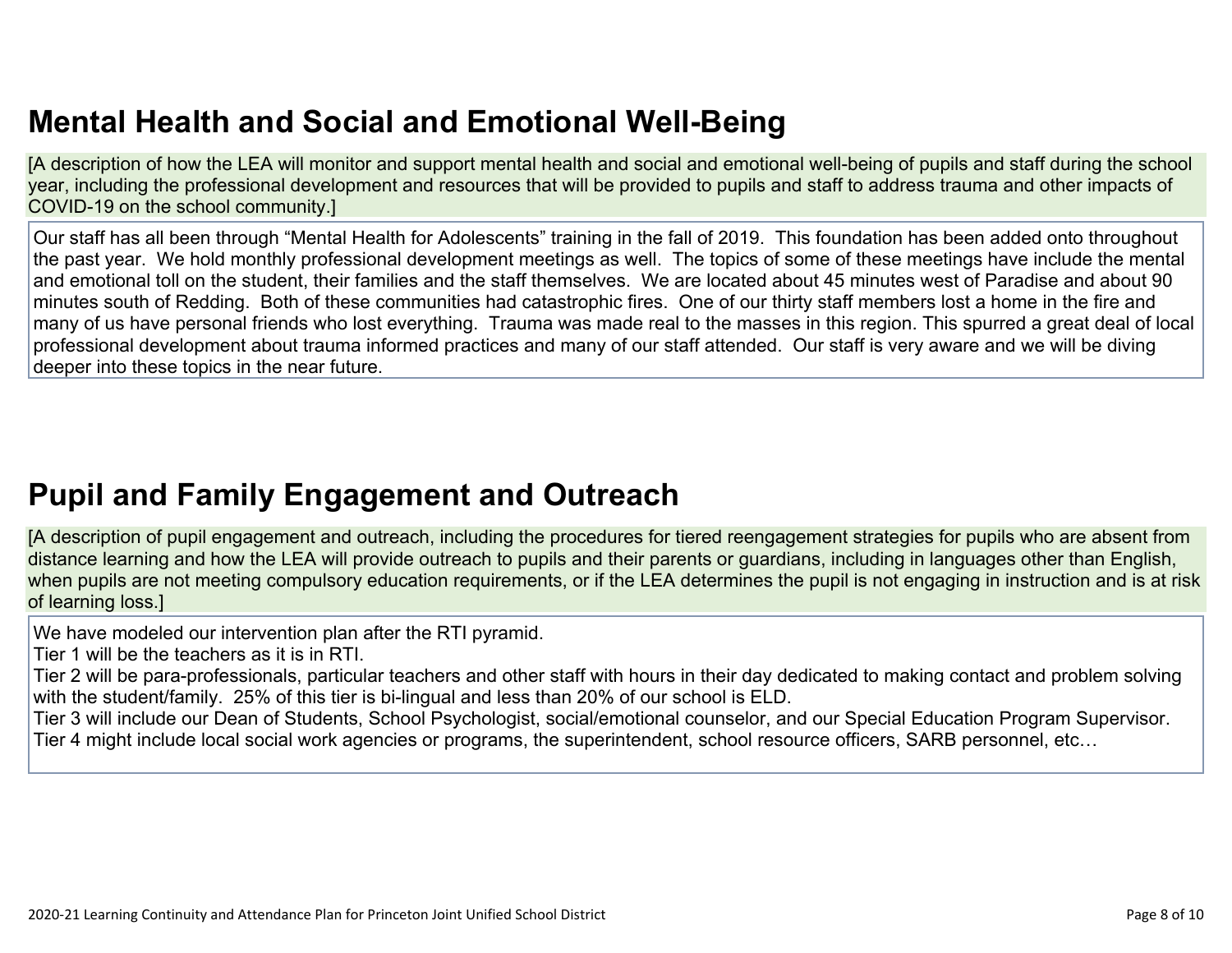# **School [Nutrition](http://www.doc-tracking.com/screenshots/20LCP/Instructions/20LCPInstructions.htm#SchoolNutrition)**

[A description of how the LEA will provide nutritionally adequate meals for all pupils, including those students who are eligible for free or reduced-price meals, when pupils are participating in both in-person instruction and distance learning, as applicable.]

We will be providing grab-and-go meals all year in accordance with current best practices and guidance. While in DL mode, we will be distributing meals at bus stops and the school cafeteria. When we are on campus, we will distribute from cafeterias twice daily.

### **Additional Actions to Implement the Learning Continuity Plan [\[additional](http://www.doc-tracking.com/screenshots/20LCP/Instructions/20LCPInstructions.htm#AdditionalActions) rows and actions may be added as [necessary\]](http://www.doc-tracking.com/screenshots/20LCP/Instructions/20LCPInstructions.htm#AdditionalActions)**

| Section | <b>Description</b>                                                                            | Total Funds | Contributing |
|---------|-----------------------------------------------------------------------------------------------|-------------|--------------|
| N/A     | We could get more granular and I am probably forgetting<br>actions that are already completed | <b>NA</b>   |              |

### **[Increased](http://www.doc-tracking.com/screenshots/20LCP/Instructions/20LCPInstructions.htm#IncreasedorImprovedServices) or Improved Services for Foster Youth, English Learners, and Low-Income [Students](http://www.doc-tracking.com/screenshots/20LCP/Instructions/20LCPInstructions.htm#IncreasedorImprovedServices)**

|           | Tercentage to Increase or Improve Services Increased Apportionment based on the Enrollment of Foster Youth, English Learners, and Luter of Texter Youth, English Learners, and Luter |
|-----------|--------------------------------------------------------------------------------------------------------------------------------------------------------------------------------------|
| $15.94\%$ | <sup>∣</sup> \$264,371                                                                                                                                                               |

### **Required [Descriptions](http://www.doc-tracking.com/screenshots/20LCP/Instructions/20LCPInstructions.htm#RequiredDescriptions)**